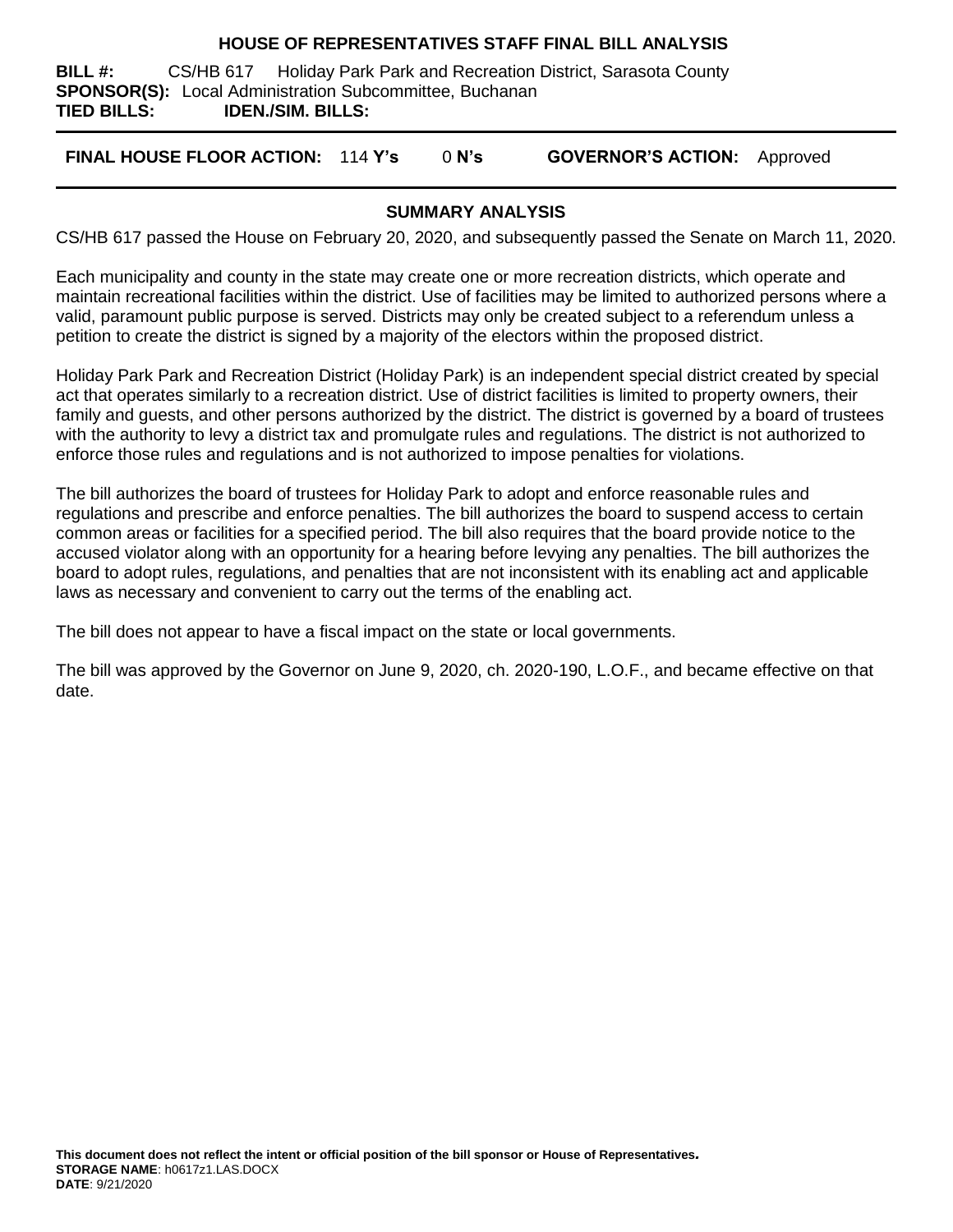# **I. SUBSTANTIVE INFORMATION**

## A. EFFECT OF CHANGES:

## **Effect of the Bill**

#### Independent Special Districts

A "special district" is a unit of local government created for a particular purpose, with jurisdiction to operate within a limited geographic boundary. Special districts are created by general law, special act, local ordinance, or rule of the Governor and Cabinet.<sup>1</sup> A special district has only those powers expressly provided by, or reasonably implied from, the authority provided in the district's charter. Special districts provide specific municipal services in addition to, or in place of, those provided by a municipality or county.<sup>2</sup>

A "dependent special district" is a special district where the membership of the governing body is identical to the governing body of a single county or municipality, all members of the governing body are appointed by the governing body of a single county or municipality, members of the district's governing body are removable at will by the governing body of a single county or municipality, or the district's budget is subject to the approval of the governing body of a single county or municipality.<sup>3</sup> An "independent special district" is any district that is not a dependent special district. $4$ 

#### *Formation and Charter of an Independent Special District*

With the exception of community development districts,<sup>5</sup> the charter for any new independent special district must include certain minimum elements enumerated in statute. <sup>6</sup> The charter of a newly-created district must state whether it is dependent or independent.<sup>7</sup> Charters of independent special districts must address and include a list of required provisions, including the purpose of the district, its geographical boundaries, taxing authority, bond authority, and selection procedures for the members of its governing body.<sup>8</sup>

The Legislature is prohibited from enacting a special law or general law of local application that:

- Creates a special district with a charter that does not conform to the minimum requirements in s. 189.031(3),  $F.S.^9$
- Exempts district elections from the requirements of s. 189.04,  $F.S.^{10}$
- Exempts a district from the requirements for bond referenda in s. 189.042,  $F.S.;<sup>11</sup>$
- Exempts a district from certain requirements relating to issuing bonds if no referendum is required, requiring special district reports on public facilities, notice and reports of special district public meetings, or required reports, budgets, and audits; <sup>12</sup> or

 $\overline{a}$ 

- <sup>9</sup> S. 189.031(2)(a), F.S.
- <sup>10</sup> S. 189.031(2)(b), F.S.
- $11$  S. 189.031(2)(c), F.S.

<sup>1</sup> *See ss*. 189.031(3), 189.02(1), and 190.005(1), F.S. *See*, generally, s. 189.012(6), F.S.

<sup>2</sup> *2018 – 2020 Local Gov't Formation Manual*, p. 62, available at

https://myfloridahouse.gov/Sections/Documents/loaddoc.aspx?PublicationType=Committees&CommitteeId=3025&Sessio n=2019&DocumentType=General Publications&FileName=2018-2020 Local Government Formation Manual Final.pdf (last visited January 9, 2020).

<sup>3</sup> S. 189.012(2), F.S.

<sup>4</sup> S. 189.012(3), F.S.

<sup>5</sup> S. 189.0311, F.S. *See* s. 190.004, F.S. (providing that ch. 190, F.S., governs the functions and powers of independent community development districts).

<sup>6</sup> S. 189.031(1), F.S. *See* s. 189.031(3), F.S.

<sup>7</sup> S. 189.031(5), F.S.

<sup>8</sup> S. 189.031(3), F.S. (setting forth the minimum charter requirements).

<sup>12</sup> *See* ss. 189.031(2)(d), 189.051, 189.08, 189.015, and 189.016, F.S.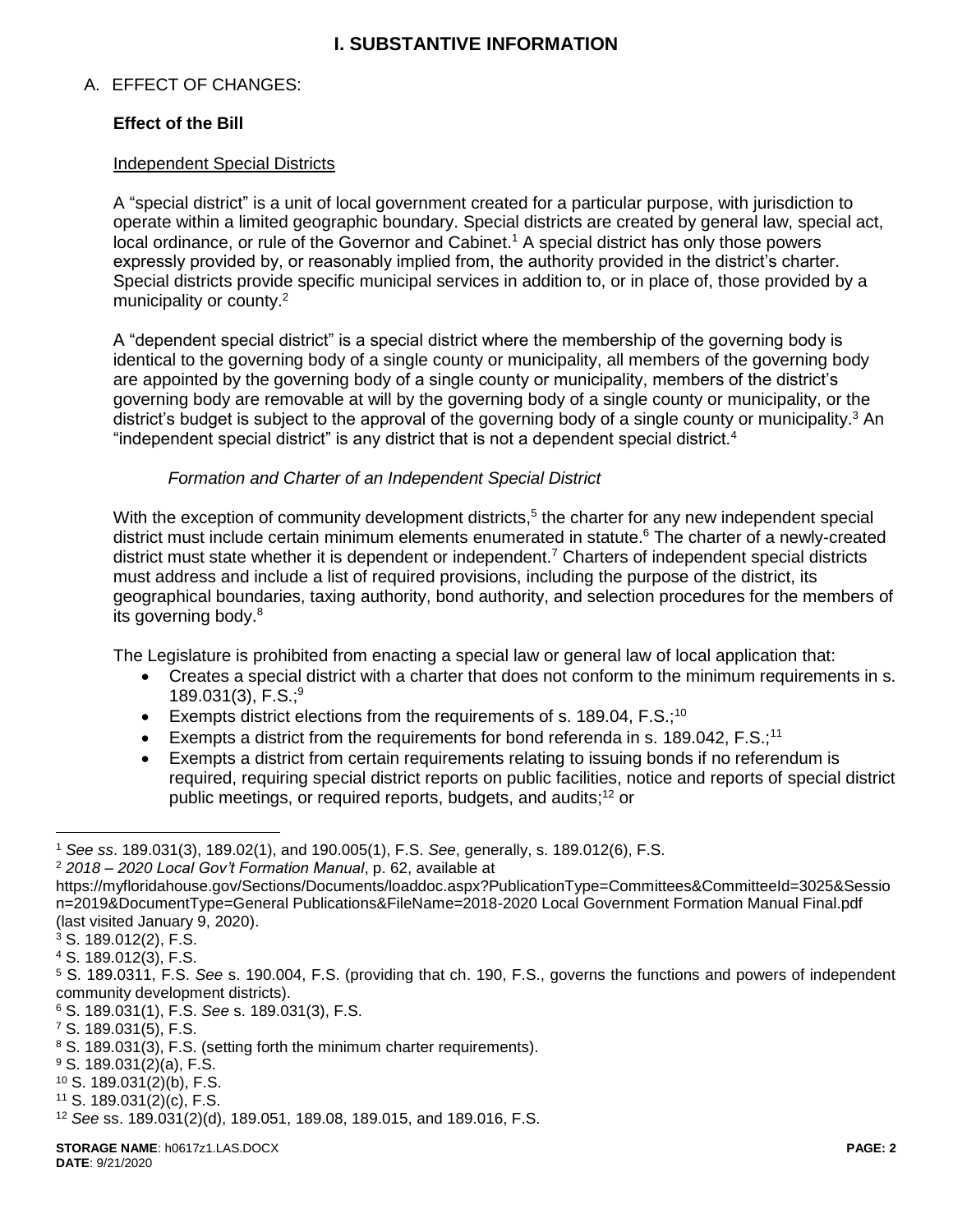Creates a district without submitting a statement documenting specific required matters to the Legislature. $13$ 

These prohibitions were passed by a three-fifth majority in the House of Representatives and Senate when ch. 189, F.S., originally was adopted.<sup>14</sup> They may be amended or repealed only "by like vote."<sup>15</sup> Special districts do not possess "home rule" powers and may impose only those taxes, assessments, or fees authorized by special or general law. The special act creating an independent special district may provide for funding from a variety of sources while prohibiting others. For example, ad valorem tax authority is not mandatory for a special district.<sup>16</sup>

## Recreation Districts

Chapter 418, F.S., authorizes each municipality and county in the state to create one or more recreation districts.<sup>17</sup> A recreation district may contain all or part of the land within a municipality, if created by a municipality. Districts created by counties may only contain unincorporated areas. Recreation districts may be created by municipal or county ordinance, subject to a referendum conducted in accordance with the municipal incorporation and merger requirements. <sup>18</sup> Alternatively, residents in a proposed district may petition the governing body of a municipality or county for the creation of a recreation district. No referendum is required to create the district if a majority of electors signs the petition.<sup>19</sup> The ordinance, and any amendments, act as the district charter.<sup>20</sup> The district charter must specify the composition of the governing body of the district, as either:

- A five-member or larger board of supervisors elected from among the residents of the district; or
- The governing body of the municipality or county that created the district. $21$

If the governing body is a board of supervisors, the charter must specify the date of the election and must provide that each property owner or resident in the district has the right to vote in the election. Board members may not receive compensation.<sup>22</sup> The charter may also stagger the terms of the board members and establish electoral sub-units represented by one or more members elected by majority vote within the sub-unit.<sup>23</sup>

The district charter may contain findings by the governing body of the municipality or county, such as a finding that the creation of the district is the best alternative available for delivering recreational service, or if the district is created for the exclusive use of a condominium or cooperative, that a valid and paramount public purpose will be served by the exclusive nature of the district.<sup>24</sup>

The charter of a recreation district may grant the district the following powers and any additional powers deemed necessary or useful in the exercise of those powers:

• To sue and be sued and have a corporate seal;

 $\overline{a}$ 

<sup>21</sup> S. 418.21(1), F.S.

<sup>23</sup> S. 418.21(2), F.S.

 $13$  S, 189.031(2)(e), F.S. (providing that each required statement filed with the Legislature must include the purpose of the proposed district, the authority of the district, an explanation of why the district is the best alternative, and a resolution or official statement from the local general-government jurisdiction where the proposed district will be located stating the district is consistent with approved local planning and the local government does not object to creation of the district).

<sup>14</sup> S. 67, ch. 89-169, Laws of Fla.

<sup>15</sup> Art. III, s. 11(a)(21), Fla. Const.

<sup>16</sup> Art. VII, s. 9(a), Fla. Const.

<sup>17</sup> S. 418.20, F.S.

<sup>18</sup> *See* s. 165.041, F.S.

<sup>19</sup> S. 418.20, F.S.

<sup>&</sup>lt;sup>20</sup> The governing body of said municipality or county may from time to time amend such ordinance. Such amendments must be approved by a vote of the electors in the district. S. 418.20, F.S.

<sup>22</sup> S. 418.21(2)(b), F.S.

 $24$  Each finding may be reviewed by a court only as part of any review of the ordinance making such finding. S. 418.24, F.S.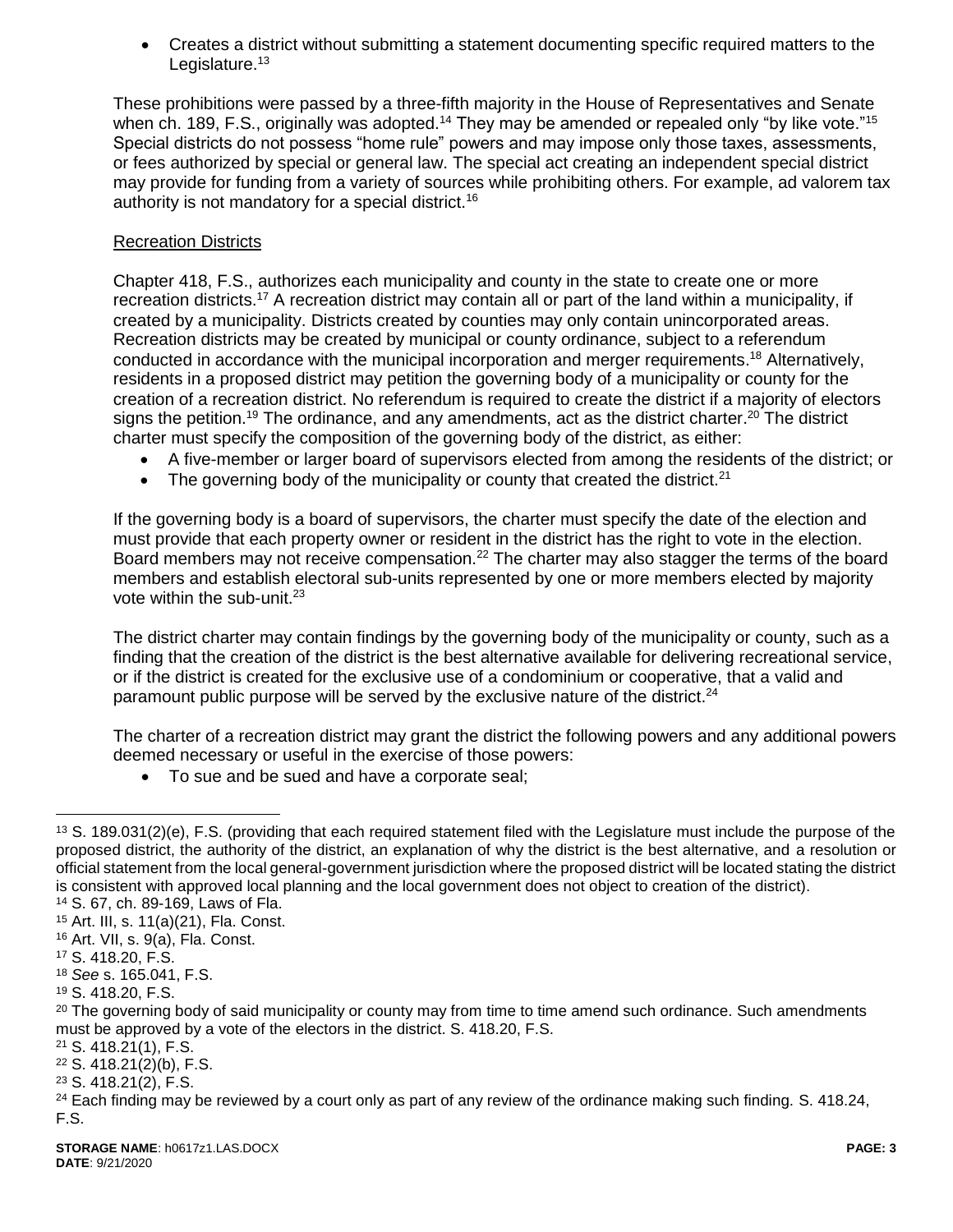- To enter contracts;
- To acquire, purchase, construct, improve, and equip recreational facilities, including real and personal property, within the boundaries of the district;
- To issue bonds, if approved at a referendum held in such district;
- To operate and maintain recreational facilities or contract for such services;
- To establish, charge, and collect fees for admission to or use of recreational facilities and use fees for operation, maintenance, improvement, and acquisition of recreational facilities or the payment of district bonds;
- To adopt and enforce rules for the use of the recreational facilities owned or operated by the district; and
- $\bullet$  To employ necessary personnel.<sup>25</sup>

These powers may be restricted or limited by the governing body of the municipality or county, which created the district, but may not impair the district's existing contractual duties.<sup>26</sup>

The county or municipal assessment records serve as the official assessment records for the recreation district. The official charged with keeping said assessment records must provide an assessment roll for the district upon request. Unless otherwise provided by the district charter, the official who collects taxes in the municipality or county must be the tax collector of the district. District taxes are payable at the same time as municipal or county taxes, and must be secured by a lien on taxable property in the same manner as other local government taxes. Enforcement of a district tax lien must follow the enforcement process as liens for municipal or county taxes.<sup>27</sup>

#### *Mobile Home Park Recreation Districts*

Municipalities and counties may create one or more mobile home park recreation districts limited to the boundaries of the mobile home park. These districts may be established by local ordinance subject to a referendum of the electors residing within the mobile home park. The residents within the proposed mobile home park recreational district may petition for the creation of the district, and no referendum is required if the petition is signed by a majority of the electors.<sup>28</sup>

The governing body of a mobile home park recreation district must be a nine-member board of trustees elected by the electors within the district. A person seeking to serve on the board must be a qualified elector within the district and must present a petition with 25 signatures from other district electors to the county supervisor of elections no less than 60 days before an election. After the initial election, trustees serve staggered two-year terms with elections held annually. Trustees are not compensated and must select officers after each election. The remaining trustees make interim appointments to fill any vacancies to serve the remainder of any unexpired term.<sup>29</sup>

Mobile home park recreational districts possess the same powers as recreation districts, including the powers to enter into contracts, adopt rules and regulations not inconsistent with existing deed restrictions, and use district funds in the administration and enforcement of those rules, regulations, and deed restrictions. Mobile home park recreational districts also have the power to levy and assess a special assessment called a "recreation district tax."<sup>30</sup>

A mobile home park recreation district may be abolished by a majority vote of the qualified electors of the district at an election called by the trustees for that purpose. The election must be held and noticed under the same requirements as the creation of the district. However, the district may not be abolished

<sup>25</sup> S. 418.22, F.S.

 $\overline{a}$ 

- <sup>26</sup> S. 418.23, F.S.
- <sup>27</sup> S. 418.26, F.S.
- <sup>28</sup> S. 418.30, F.S.
- <sup>29</sup> S. 418.302, F.S.
- <sup>30</sup> S. 418.304, F.S.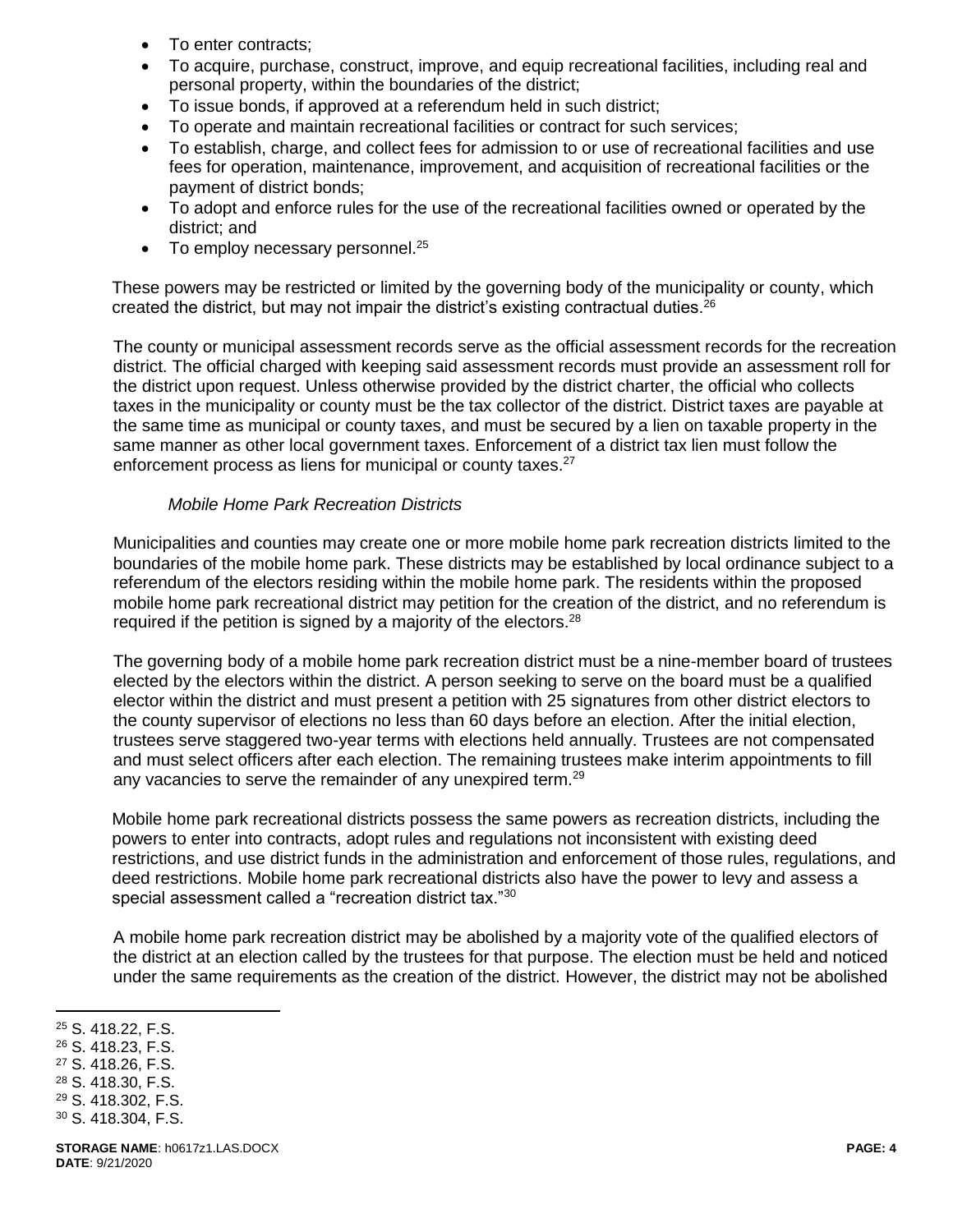while it has outstanding indebtedness unless adequate provision is made for the liquidation of such outstanding indebtedness.<sup>31</sup>

## *Crary v. Tri-Par Estates Park and Recreation District*

In March 2019, Tri-Par Estates Park and Recreation District, a special district created by special act, which operates in a similar manner to mobile home recreation districts created under ch. 418, F.S., filed a declaratory judgment action against a mobile home park lot owner. The district sought relief to enforce its rules and regulations despite lack of explicit authorization in its enabling act. The lower court granted summary judgment in favor of the district, and the defendant appealed. The Second District Court of Appeal reversed, holding that while the enabling act authorized the district to promulgate rules and regulations, the act did not permit enforcement of those rules and regulations.<sup>32</sup> The court held that the act creating the district failed to contain an express grant of power to enforce the district's rules and regulations although the act did expressly allow the enforcement of the district's deed restrictions.<sup>33</sup>

## Holiday Park Park and Recreation District

Holiday Park Park and Recreation District (Holiday Park) is an independent special district covering all the residential land in Holiday Park subdivisions within the city of North Port in Sarasota County.<sup>34</sup> The district was created by special act in 1981 and the charter was recodified in 2001 (enabling act).<sup>35</sup> The enabling act must be construed liberally to effectuate the purpose of the act and the public interest.<sup>36</sup> The district may impose a tax of up to 0.2 mills on the taxable property within the district. $37$ 

A board of nine elected trustees serving two-year terms governs Holiday Park.<sup>38</sup> Trustees are not compensated for service but are reimbursed for expenses they incur on behalf of the district. Any trustee authorized to sign checks on behalf of the district must execute a bond of at least \$10,000. All bond premiums are paid by the district.<sup>39</sup> Trustees can be removed for malfeasance and misfeasance if they fail to discharge their duties within the district. Vacancies are filled for the unexpired term by the remaining trustees.<sup>40</sup>

Holiday Park has the power to acquire property, sue and be sued, enter contracts,<sup>41</sup> and carry out any function necessary for the operation of the district.<sup>42</sup> The board must approve all district debt before it is incurred.<sup>43</sup> The board is authorized to levy a tax on the improved residential parcels of land within the district that becomes a lien on the property until paid and is considered part of the Sarasota County  $tax.<sup>44</sup>$ 

 $\overline{a}$ <sup>31</sup> S. 418.309, F.S.

<sup>32</sup> *See Crary v. Tri-Par Estates Park and Recreation District*, 267 So. 3d 530 (Fla. 2d DCA 2019).

<sup>33</sup> *Id.* at 533.

<sup>34</sup> Ch. 2001-342, ss. 1 and 2 of s. 3, Laws of Fla.

<sup>35</sup> Ch. 2001-342, s. 1, Laws of Fla. and s. 189.019, F.S.

<sup>36</sup> Ch. 2001-342, s. 25 of s. 3, Laws of Fla.

<sup>37</sup> Ch. 2001-342, s. 1, and s. 7 of s. 3, Laws of Fla.

<sup>38</sup> Ch. 2001-342, ss. 3 and 5 of s. 3, Laws of Fla.

<sup>39</sup> Ch. 2001-342, s. 3 of s. 3, Laws of Fla. The supervisor of elections conducts district elections and is compensated for its services by the district. *See* ch. 2001-342, s. 4 of s. 3, Laws of Fla.

<sup>40</sup> Ch. 2001-342, s. 11 of s. 3, Laws of Fla.

<sup>41</sup> Trustees cannot enter into any future contracts involving the purchase, lease, conveyance, or other manner of acquisition of real or tangible personal property when the cost, price, or consideration exceeds \$40,000 unless it relates to the repair or replacement of existing assets or the board follows special procedures, which include two-thirds approval of the board. Ch. 2001-342, s. 22 of s. 3, Laws of Fla.

<sup>42</sup> Ch. 201-342, s. 15 of s. 3, Laws of Fla.

<sup>43</sup> Ch. 2001-342, s. 8 of s. 3, Laws of Fla.

<sup>44</sup> Ch. 2001-342, s. 9 of s. 3, Laws of Fla. District taxes are subject to the same penalties, charges, fees, and remedies for enforcement and collection as provided by the laws of the State of Florida for the collection of such taxes. *Id.*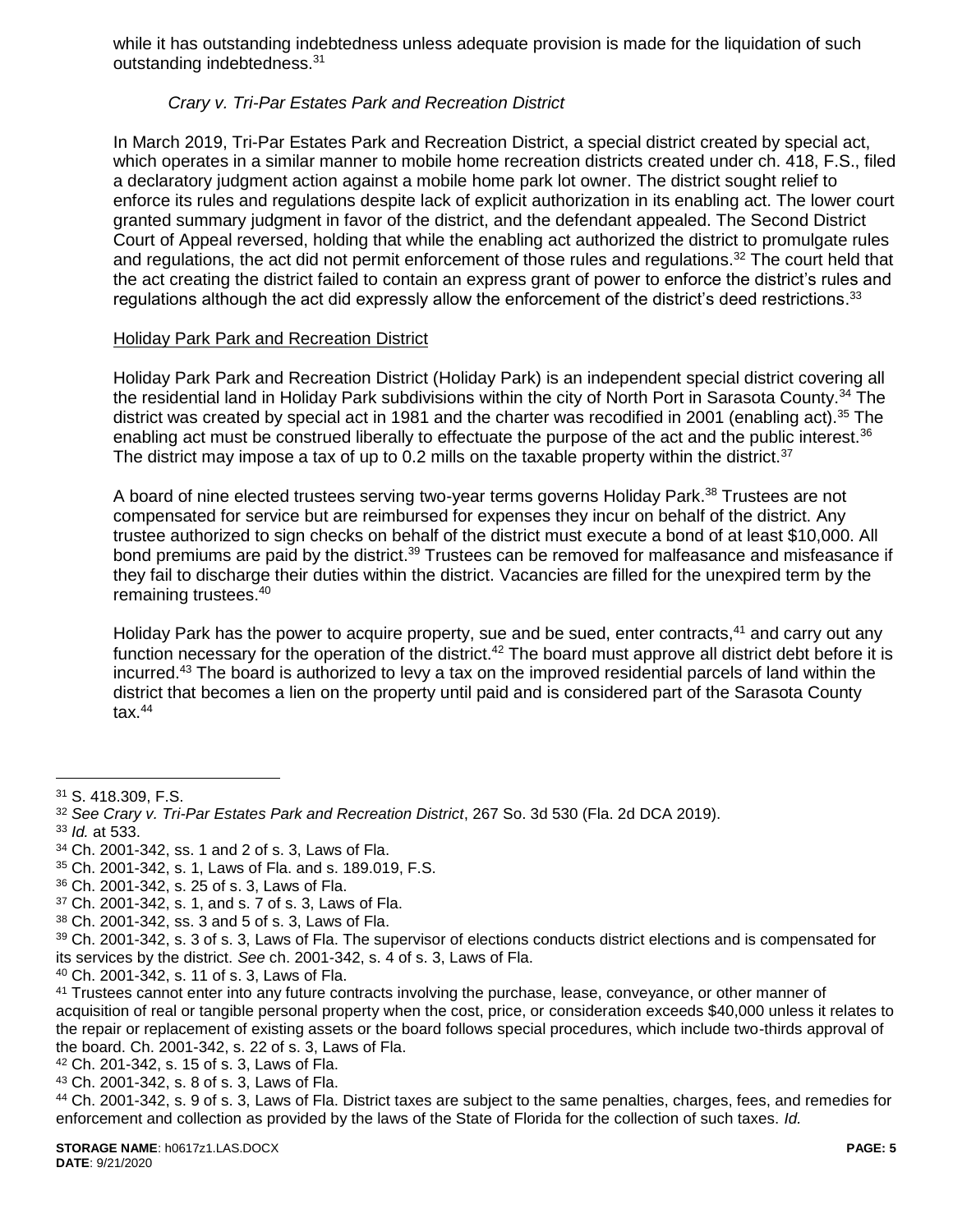Trustees supervise all real and personal district property and use of district facilities is limited to property owners within the district, their family and guests, and any person authorized by the board of trustees. Trustees are also authorized to issue bonds, promulgate reasonable rules and regulations governing the use of district facilities, and use district funds to administer and enforce deed restrictions that have been recorded in the Sarasota County public records. The board may adopt such rules and regulations, not inconsistent with its enabling act, as it deems necessary or convenient in carrying out the provisions of the act.<sup>45</sup>

The district may be abolished by a majority of the registered voters within the district voting at an election called by the board of trustees. The district cannot be abolished while it has outstanding debt unless it first makes adequate provision for the liquidation of that debt.<sup>46</sup>

#### **Effect of the Bill**

The bill authorizes the board of trustees for Holiday Park to adopt and enforce, rather than just promulgate, reasonable rules and regulations as provided under ch. 418, F.S. The board is also authorized to prescribe and enforce penalties. The board may impose a penalty for a single violation of up to \$100 and for a continuing violation of up to \$1000. The bill specifies that such fines may not become a lien on the property. The board also may suspend access of a property owner, or authorized licensee or invitee of the property owner, to certain common areas or facilities for no more than 10 days. The suspension may not prohibit access to the property, the right to park a vehicle, or use of common areas providing access or utility service to the property. Penalties may not be levied until the accused violator receives notice and has an opportunity for a hearing before the board. The bill authorizes the board to adopt rules, regulations, and penalties not inconsistent with the act and applicable law as necessary and convenient to carry out the terms of the act.

# **II. FISCAL ANALYSIS & ECONOMIC IMPACT STATEMENT**

- A. FISCAL IMPACT ON STATE GOVERNMENT:
	- 1. Revenues:

None.

2. Expenditures:

None.

- B. FISCAL IMPACT ON LOCAL GOVERNMENTS:
	- 1. Revenues:

None.

2. Expenditures:

None.

- C. ECONOMIC IMPACT STATEMENT FILED? Yes [X] No []
- D. NOTICE PUBLISHED? Yes [X] No []

 $\overline{a}$ 

<sup>45</sup> Ch. 2001-342, s. 15 of s. 3, Laws of Fla. <sup>46</sup> Ch. 2001-342, s. 19 of s. 3, Laws of Fla.